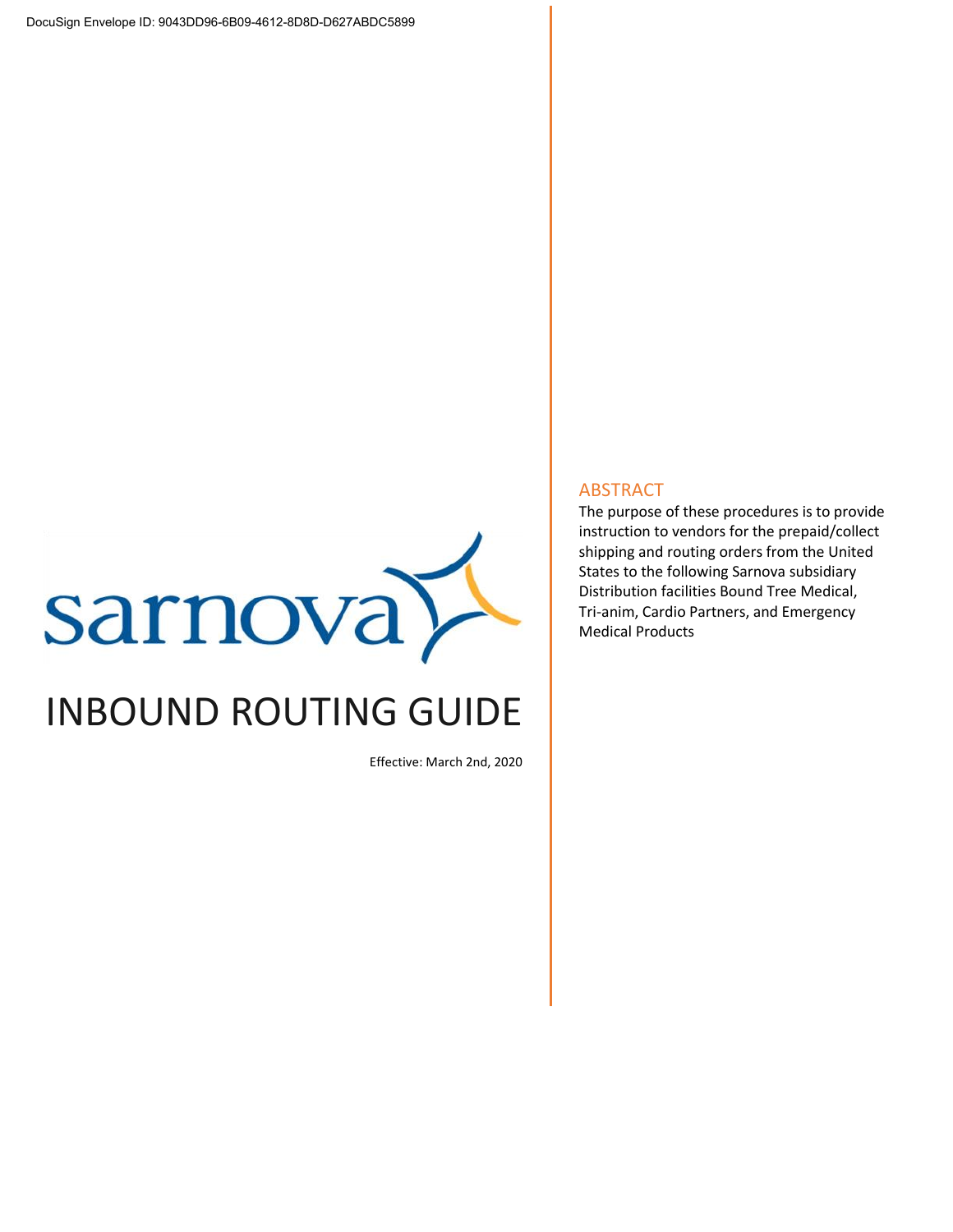## **Table of Contents**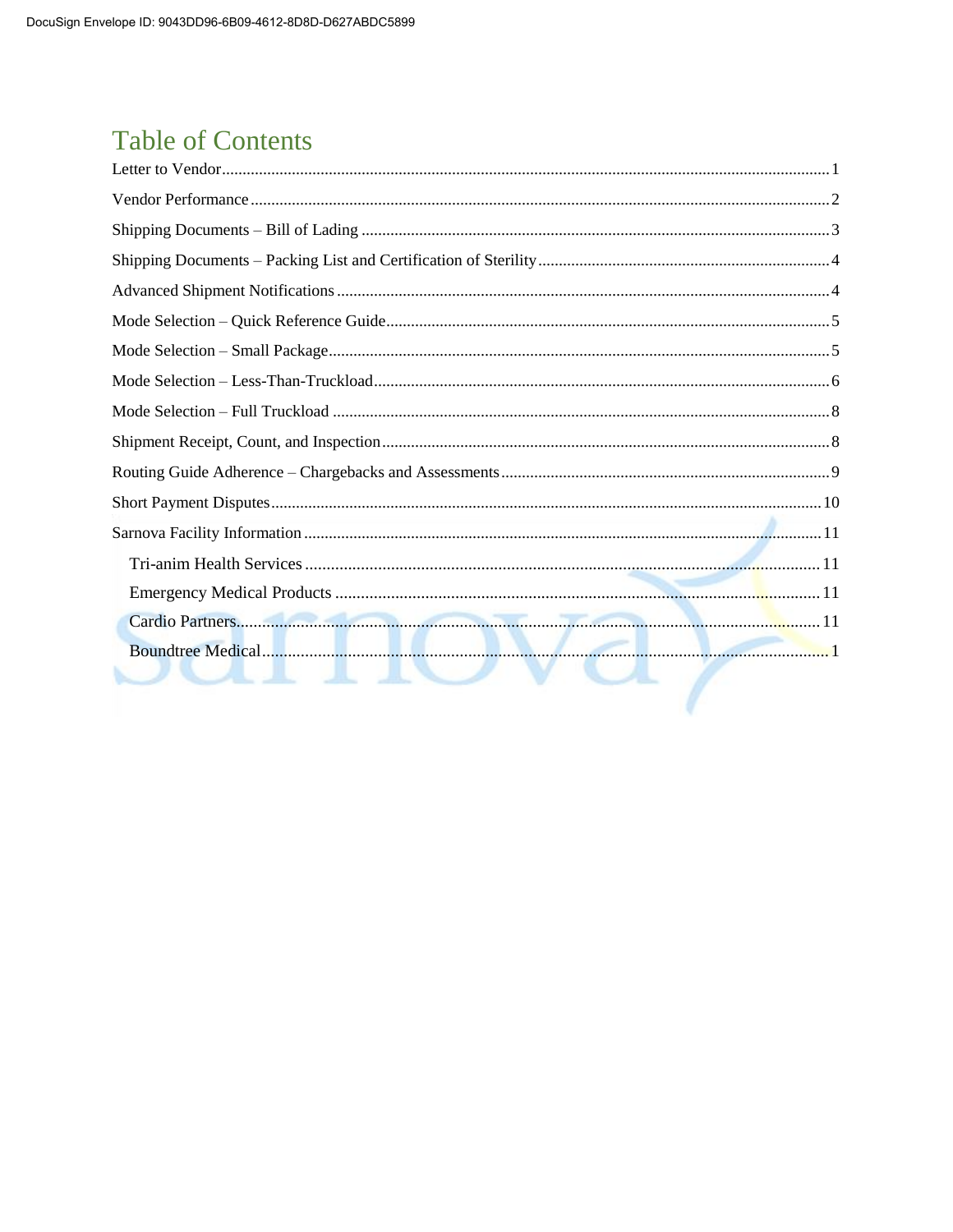## Letter to Vendor

#### Dear Vendor Partner:

During this challenging year with COVID-19, we have all been forced to rethink our supply chains. Sarnova's goal is to develop synergies within our supply chain that will benefit all business partners. We will achieve this by improving inbound efficiencies, improved quality, and cost savings for all parties involved. We have outlined requirements in the 2020 Inbound Routing to assist us with this goal

The Inbound Routing Guide provides critical information on how we are asking valued partners like you to conduct business with us, specifically:

- Merchandise/Transaction Information and Technology
- Service performance
- Shipping Documents (i.e., Bill of Lading and Packing list)
- Information, source tagging guidelines, Purchase Orders ASN, and EDI.
- Shipment and Routing outlines the requirements for the distribution and transportation of merchandise.
- Mode Selection (i.e., Parcel and LTL)
- Key Performance Indicators (KPI's) details the KPI's that we have selected to monitor the compliance/performance of vendors.

Enclosed, you will find detailed information for each of these areas, as well as other requirements. Should you have any questions, contact information is provided for each of these areas, or you may contact your respective purchasing agent.

Thank you for your continued collaboration.

Sincerely,

James T. Neeley Sarnova, Inc. | Transportation Manager 559.631.6067 [James.Neeley@sarnova.com](mailto:James.Neeley@sarnova.com)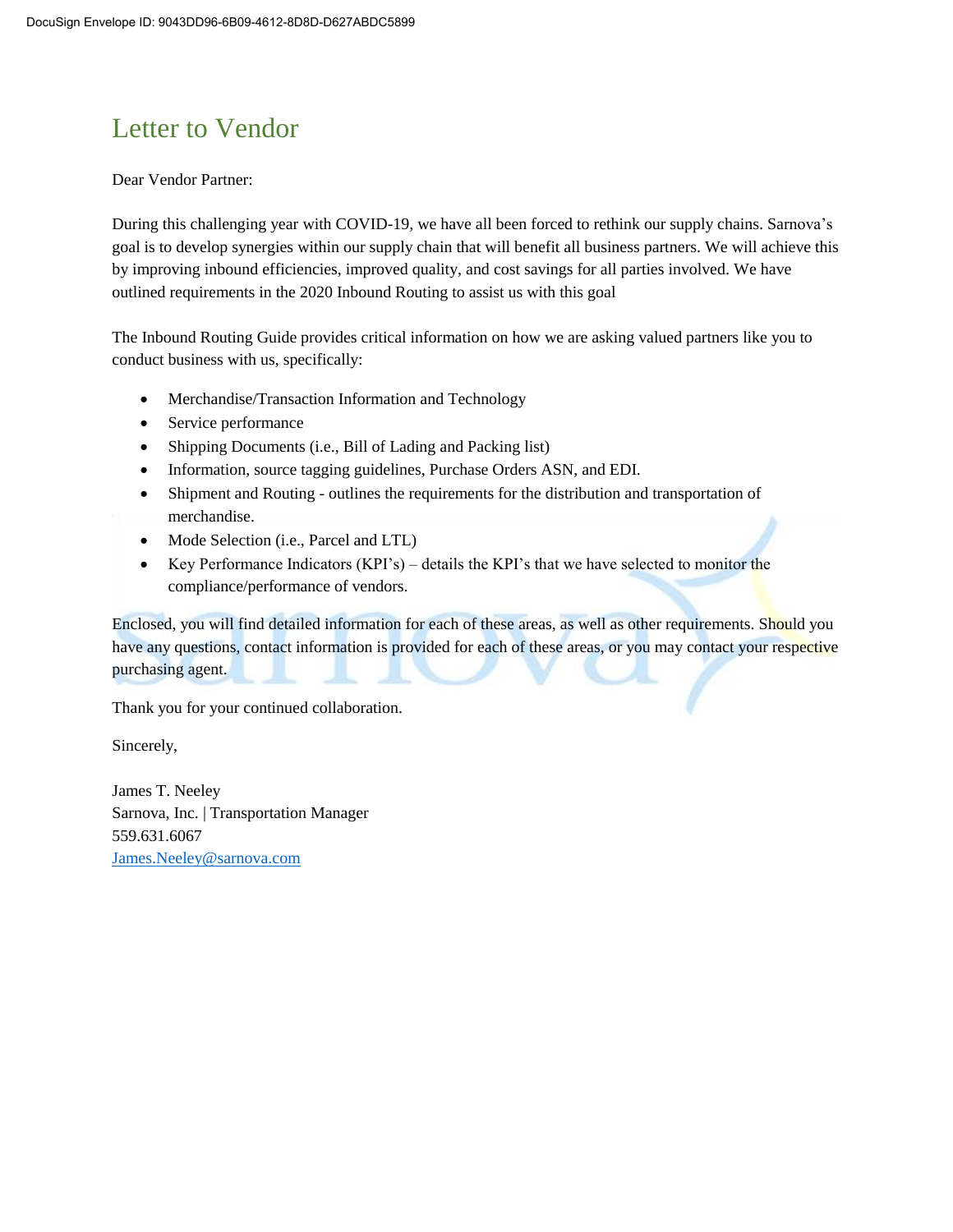## Vendor Performance

The Inbound Routing Guide was established to elevate awareness of critical gaps in the supply chain flow for Sarnova and our Vendors. By just creating an awareness of these vital measurements, we will work together to resolve some of the challenges that prevent the maximization of customer satisfaction. As part of Sarnova's commitment to the continuous improvement of supply chain performance, we continually review measures highlighting those areas that Sarnova has determined to be of high priority. It is our objective to share only the most useful indicators of performance, focusing our attention on measurements that will result in the highest achievement standards throughout the supply chain.

We expect that the Inbound Routing Guide will provide an opportunity to investigate supply chain challenges. Sarnova is committed to working with our Vendors to improve our inbound processes. Please be aware every Purchase Order is accepted under the terms and conditions of the Inbound Routing Guide.

Any questions about vendor performance, please contact the Sarnova Transportation Department at [James.Neeley@sarnova.com.](mailto:James.Neeley@sarnova.com)

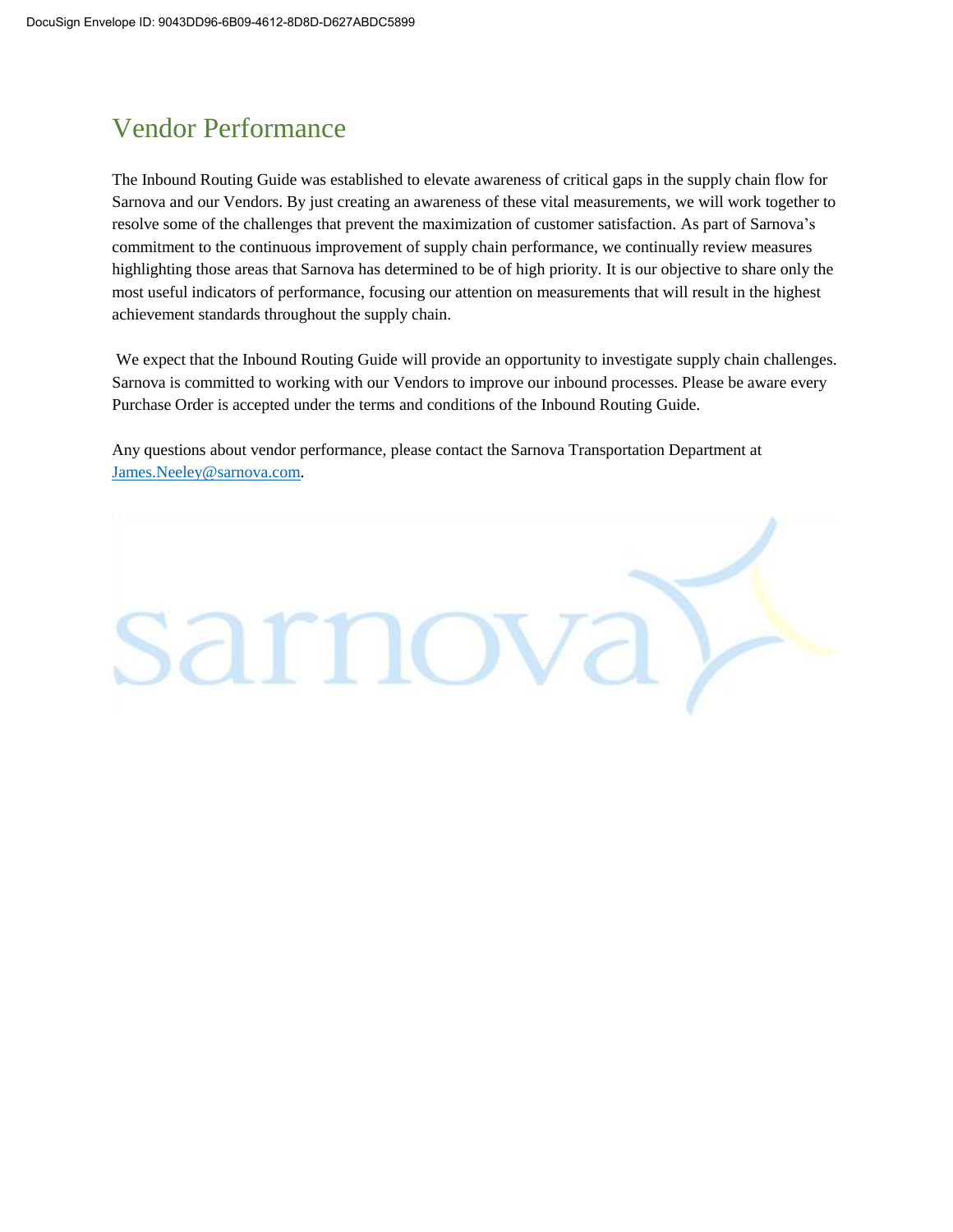## Shipping Documents – Bill of Lading

Each shipment (Parcel/LTL) must be accompanied by a Bill of Lading (also referred to as a BOL or B/L). C.H. Robinson will provide a BOL for each shipment; please review the BOL to ensure accuracy.

Multiple orders shipped to a single facility on the same day must be consolidated on one Bill of Lading, regardless of different purchase order numbers.

Bills of Lading must be completed in their entirety, including the total number of pieces and pallets, commodity descriptions, and freight classes (LTL only). In addition to this standard required information, each BOL must contain the following detail:

- Shipment Date: The date the carrier picks up the shipment.
- Vendor Name ("Ship From")
- Shipper Address ("Ship From")
- Destination Facility ("Ship To")
- Purchase Order Number(s)
- Special Instructions (Include on every Bill of Lading)
- "Delivery Appointment Required"
- "Appointment Requests Must Be Sent Via E-mail"
- "Deliver Shipment Intact. DO NOT BREAK STRETCH WRAP"
- Floor-loaded freight must indicate "Driver Assist Unload."
- "Wheels Must Be Chocked or Dock Lock Engaged Before Unloading"

#### **Billing Terms**

Billing Terms for all collect shipments of stock purchase orders must be noted as follows:

C.H. Robinson will provide a BOL for each shipment with appropriate billing information. Using the C.H. Robinson created BOL is necessary to avoid billing complications.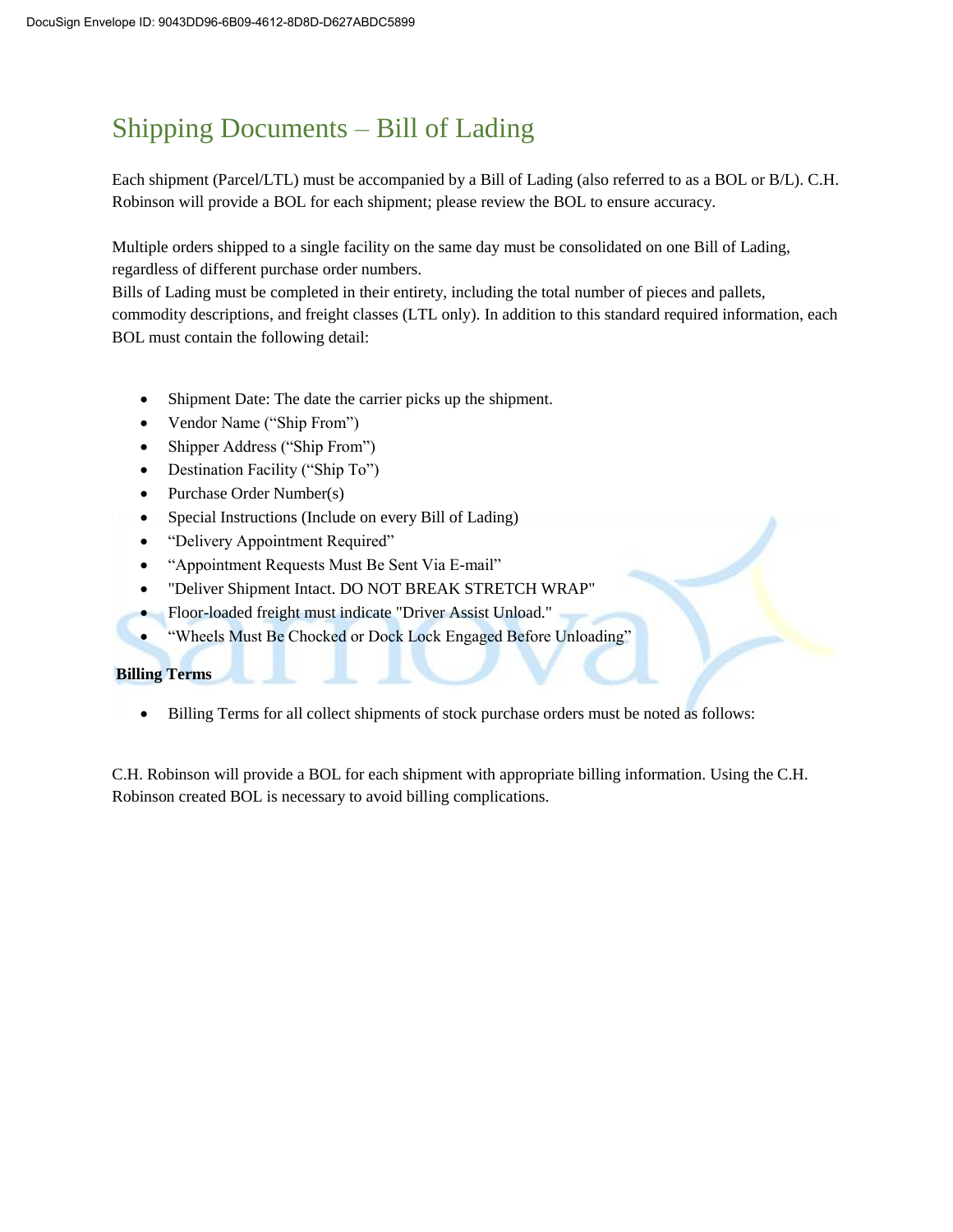## Shipping Documents – Packing List and Certification of Sterility

Packing lists are mandatory and must accompany each shipment. The packing list information must match the contents of the shipment.

The packing list must be presented in a clear plastic envelope and attached to the outside of the last carton loaded for each shipment, facing the trailer or container door. If the Bill of Lading also serves as the packing list, please make a photocopy of the Bill of Lading and present this in a clear plastic envelope attached to the outside of the first carton loaded. Vendors sending ASNs (advanced shipment notifications) to Sarnova must also submit a packing list with their loads unless otherwise instructed by the Purchasing Department. Sarnova requires at least one packing list per pallet. If you ship multiple POs on the same trailer, there should be a packing list for each PO associated with that pallet(s).

The packing list must contain the following information:

- Sarnova's division name (Boundtree Medical, Emergency Medical Partners, Tri-anim Health and Cardio Partners) and DC address
- Vendor name and Sarnova vendor ID Purchase order number
- Total cartons and weight Sarnova product number SKU number and vendor part/item number
- Quantity by Item/Style/Article number
- Item description/dimensions
- Master and inner pack quantity
- Ship date
- Dimensions

All products which are certified as sterile must be accompanied by a certification of Sterility(COS) for each lot shipped. Failure to provide a COS will result delays in receiving, chargeback, and return of product.

### Advanced Shipment Notifications

Vendors shipping LTL must send ASNs and must adhere to the following guidelines:

- The ASN must arrive before the truck arrives at the Sarnova distribution center.
- If shipping multiple POs on a single truck, there should be an ASN for each PO on the truck.
- The line items and quantities on the ASN must match the contents of the truck.
- Vendors sending ASNs must still send packing lists with their freight unless otherwise authorized by the Procurement Department.

Any ASN data content errors should be e-mailed to the Purchasing Department by vendors. The vendor should correct the errors and resend the ASN if possible.

Note: ASNs are not required for FedEx/UPS small parcel shipments. Please do not send ASNs for these shipments, if possible.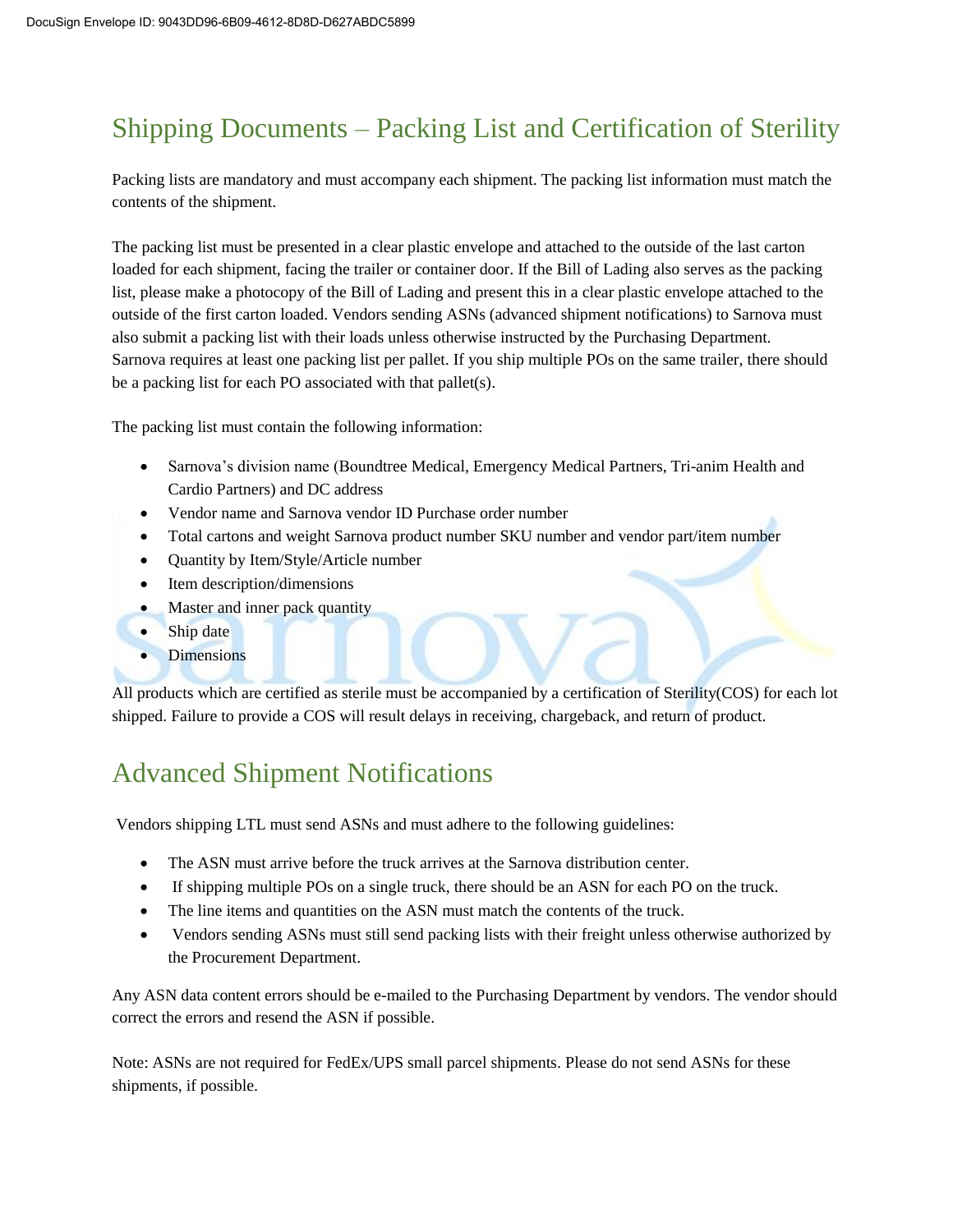## Mode Selection – Quick Reference Guide

The mode is the method of transporting goods and materials from origin to destination based on the weight of the shipment and utilizing the most economical way to meet service requirements.

Mode selection determines service times, and the unit cost of transportation. The principal modes of transport covered herein are Small Package (Ground), Less-Than-Truckload (LTL), and Truckload (TL). Details to follow, but the table below may serve as a quick shipping reference.

| Weight  | 0-200 lbs. and less than 15 cases | Greater than 2011bs or more than |  |
|---------|-----------------------------------|----------------------------------|--|
|         | non-palletized                    | 15 cases palletized              |  |
| Mode    | <b>Small Package</b>              | LTL or TL                        |  |
| Carrier | FedEx Ground                      | C.H. Robinson                    |  |

**Note:** Please contact James Neeley with any concerns regarding shipping products with small package ground service (high proclivity for damage, a large number of small cartons, etc.). In some cases, alternate routing may be arranged.

James T. Neeley Sarnova, Inc. | Transportation Manager 559.631.6067 [James.Neeley@sarnova.com](mailto:James.Neeley@sarnova.com)

## Mode Selection – Small Package

Small Package routing applies to shipments weighing from  $0 - 200$  pounds, shipping directly to a Sarnova subsidiary facility.

Please contact the procurement team at James Neeley[\(James.Neeley@sarnova.com\)](mailto:James.Neeley@sarnova.com) for the Bill To account number.

FedEx has established specific weight and size limits for packages. The restrictions below only pertain to individual packages.

Packages may be up to 200 lbs. (70 kg). If the package weighs more then 200lbs vendor must get authorization from Sarnova's Procurement Team before shipping FedEx.

Sarnova Purchase Order Number must be input into Fed Ex for every shipment.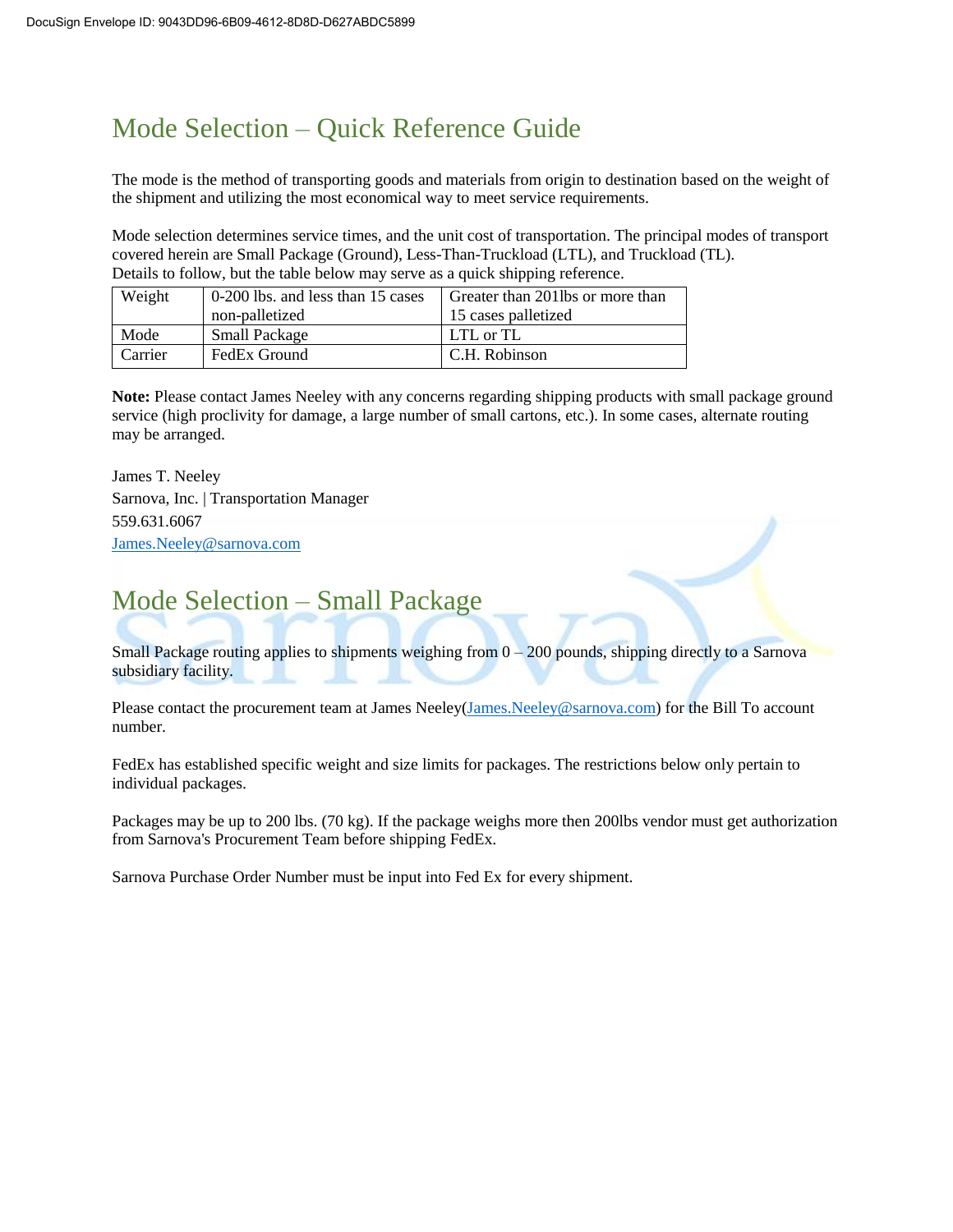### Mode Selection – Less-Than-Truckload

#### **Between 200lbs-14,999lbs**

Less-than-truckload (LTL) routing applies to shipments that occupy less than twelve linear feet of trailer space OR 750 cubic feet. Please refer to the figure below to determine the appropriate LTL carrier.

DISCLAIMER: Rating shipments more than six pallets and/or over 10,000 lbs may affect your LTL rates and/or Transit times. Any shipment that will occupy more than 750 cubic feet of a trailer and has a density of fewer than 6 lbs. per cubic foot is considered "Cubic Capacity" and can affect your rate. Please contact CH Robinson at 480-483-4981 for a volume or truckload quote.

*You will receive a "Welcome Letter" from C.H. Robinson with instructions on how to create a username and password for Navisphere access. Contact [Sarnova@CHRobinson.com](mailto:Sarnova@CHRobinson.com) for assistance.* 

#### **Instructions to Log-In (you must have already created a username).**

1) Go To: www.chrobinson.com and click on "Login" and choose Navisphere 2.0:

https://www.chrobinson.com/en-us/



- 2) Log in using your Email and Password: (This is case sensitive)
- 3) Select Create New Order from main screen or Orders  $\rightarrow$  Create Order

| NAVISPHERE®      |                               |                           |                  |
|------------------|-------------------------------|---------------------------|------------------|
| <b>DASHBOARD</b> | <b>ORDERS --</b>              |                           |                  |
|                  | <b>CREATE ORDER</b>           |                           |                  |
|                  | SEARCH<br>MAPS BETA           | DASHBOARD Configure -     |                  |
|                  | STANDARD OPERATING PROCEDURES | <b>O</b> Track My Order   | $ \phi$ $\times$ |
|                  |                               |                           |                  |
|                  |                               | <b>TRACK</b>              |                  |
|                  |                               | <b>O</b> CREATE NEW ORDER |                  |
|                  |                               |                           |                  |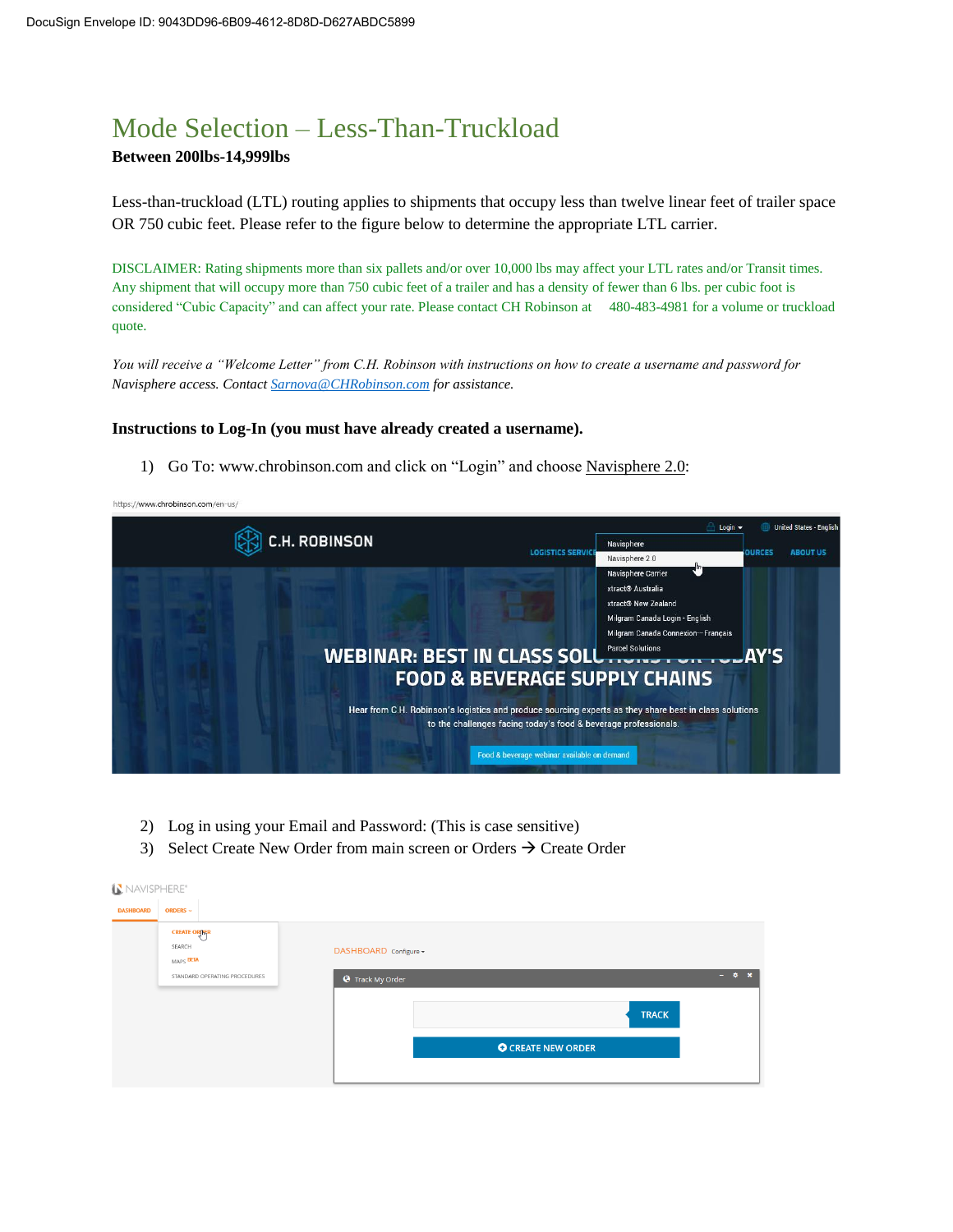- 4) Select LTL and add P.O. Reference Number
- 5) Enter Origin & Destination information. Previously entered addresses will fill in to search bar as you type.

| Where will the shipment be picked up?  |          |                                             |               |
|----------------------------------------|----------|---------------------------------------------|---------------|
| Location*                              |          |                                             |               |
| Enter name, address, or code           | $\alpha$ | Don't see your location? Add a new location |               |
| When should the shipment be picked up? |          |                                             |               |
| From $*$                               |          | $To^*$                                      |               |
| 首<br>12/12/2019<br>00                  | 00<br>÷  | 篇<br>12/12/2019                             | 00<br>00<br>÷ |
| Tell us more about this pick up        |          |                                             |               |
| <b>BOL Number</b>                      |          | <b>Origin Special Instructions</b>          |               |
|                                        |          |                                             |               |
| <b>Pickup Number</b>                   |          |                                             |               |
|                                        |          |                                             |               |
|                                        |          |                                             | 0/1000        |
| Where will the shipment be delivered?  |          |                                             |               |
| Location <sup>*</sup>                  |          |                                             |               |
| Enter name, address, or code           | Q        | Don't see your location? Add a new location |               |
|                                        |          |                                             |               |
| When should the shipment be delivered? |          |                                             |               |
| From <sup>*</sup>                      |          | $To^*$                                      |               |
| 首<br>12/12/2019<br>00                  | 00<br>÷. | 篇<br>12/12/2019                             | 00<br>00<br>÷ |
|                                        |          |                                             |               |
| Tell us more about this delivery       |          |                                             |               |
| <b>Delivery Number</b>                 |          | <b>Destination Special Instructions</b>     |               |
|                                        |          |                                             |               |
|                                        |          |                                             |               |

- 6) Begin typing item details to search a pre-populated catalog or "Add a New Item."
- 7) Select "Place Order"

| What items are you shipping?                          |          |                                                |                    |                       |
|-------------------------------------------------------|----------|------------------------------------------------|--------------------|-----------------------|
| Item <sub>1</sub>                                     |          |                                                |                    |                       |
| Search Your Item Catalog *                            |          |                                                |                    |                       |
| Type description, SKU, PLU, UPC, NMFC, Code, or Class |          | If you don't see your item add a new item<br>Q |                    |                       |
|                                                       |          |                                                |                    |                       |
| <b>Item Totals</b>                                    |          |                                                |                    |                       |
| <b>Number of Items</b>                                | Quantity | <b>Total Weight</b>                            | <b>Total Value</b> | Pallets               |
| $\mathbf 0$                                           | 0.00     | $0.00$ lbs                                     | \$0.00             | 0.00                  |
|                                                       |          |                                                |                    |                       |
| All shipments are subject to the cargo claim policy.  |          |                                                |                    | Place Order<br>Cancel |
|                                                       |          |                                                |                    |                       |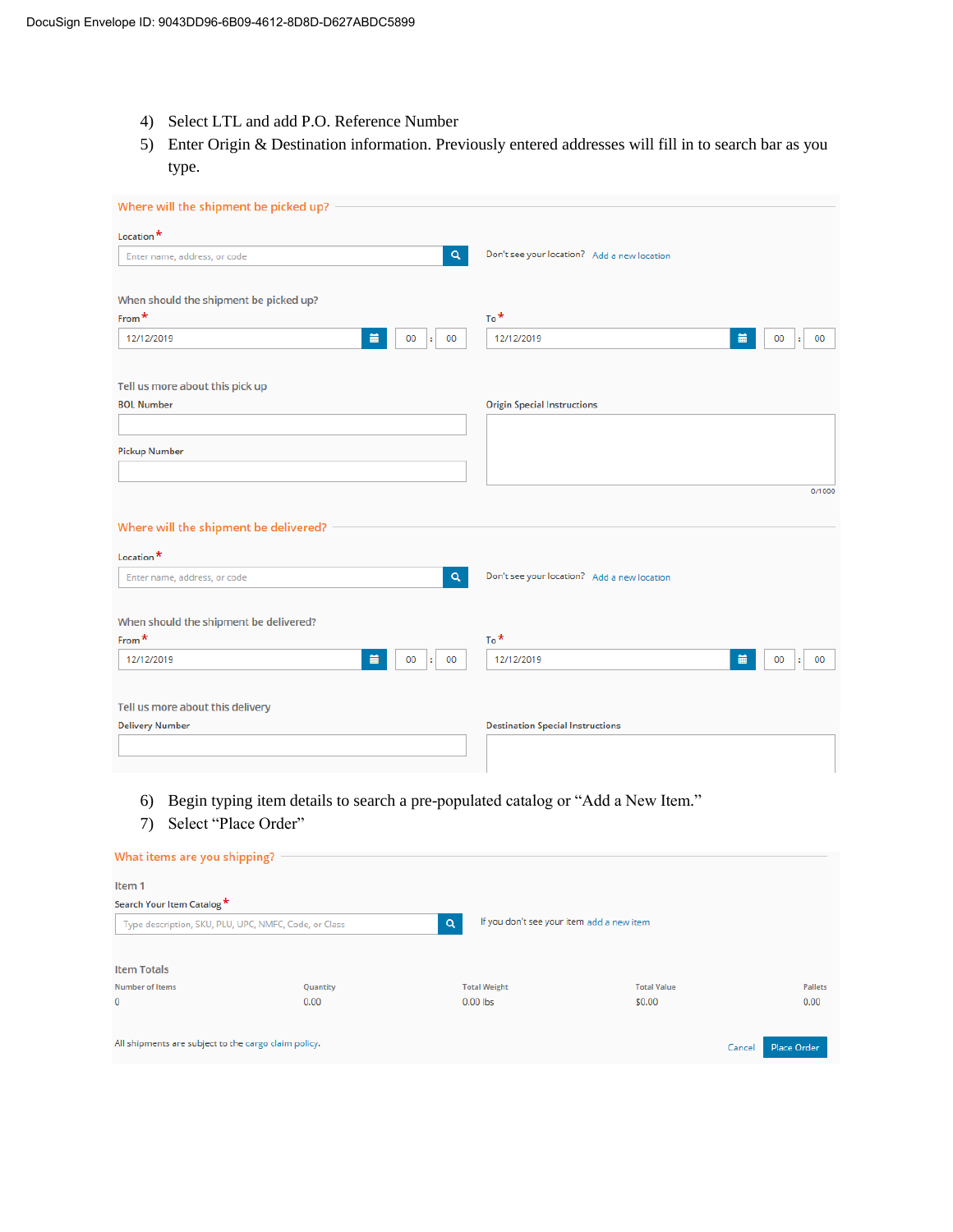### Mode Selection – Full Truckload

**Over 15,000lbs**

*Contact* **C.H. Robinson 866-284-3853 [Sarnova@CHRobinson.com](mailto:Sarnova@CHRobinson.com)**

State "DELIVERY APPOINTMENT NEEDED" on the BOL. Please send Advanced Shipping Notification (ASN) to the distribution center.

## Shipment Receipt, Count, and Inspection

Please be advised that all inbound shipments are subject to count and inspection. The following steps will be taken to facilitate this process thoroughly and effectively:

Final Count & Inspection: Sarnova DCs will count and inspect all pallets and cartons for visible damages and visible shortages at the time of delivery.

The carrier's delivery receipt will be marked with the following stamp, with apparent exceptions notated in the upper "Receiving Notice" portion.

Additionally, Sarnova will detail information regarding visible damages on the following "Notice of Refused Damage Merchandise Return to Vendor Form" and fax or e-mail it to the vendor within seventy-two (72) hours from the time of delivery, excluding Saturdays, Sundays and holidays.

Sarnova will perform a comprehensive count and inspection during the detailing and stocking processes.

Concealed damages will be noted, and the vendor will be notified.

Additionally, Sarnova and its subsidiaries will detail information regarding concealed damages on the following "Notice of Refused Damage Merchandise Return to Vendor Form" and fax or e-mail it to the vendor within seventy-two (72) hours from the time of delivery, excluding Saturdays, Sundays and holidays.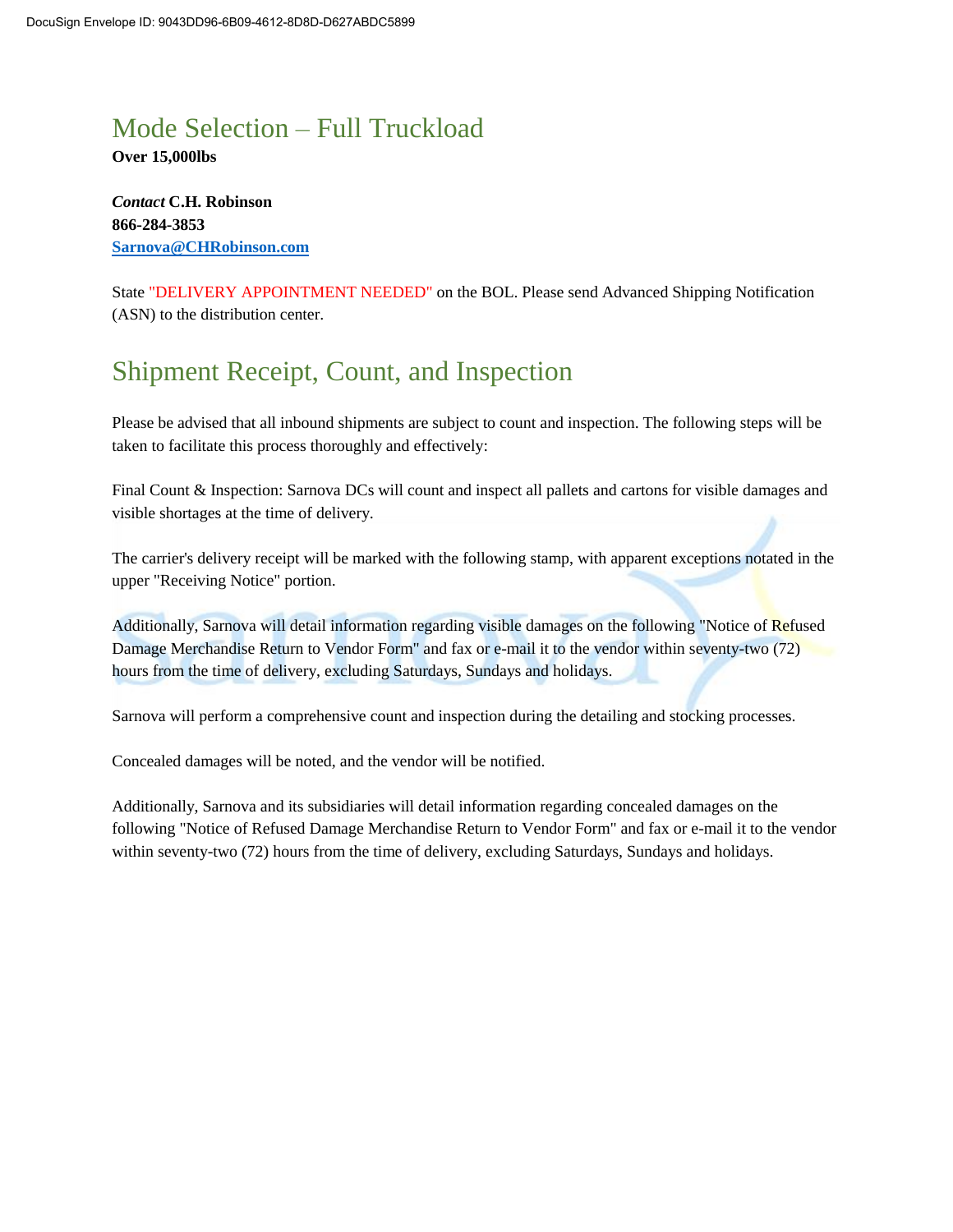## Routing Guide Adherence – Chargebacks and Assessments

Vendor compliance with the instructions contained within this guide is vital to ensure merchandise is efficiently processed to the Sarnova network for a maximum selling opportunity. Failure to follow the instructions in this guide will cause processing delays and expenses. As such, vendors will be subject to the chargebacks listed here when in violation of the instructions contained within this guide.

These Packing and Routing Instructions outlines the requirements agreed to by your company. Expenses incurred as a result of not following these instructions will be charged to your company in the form of a chargeback.

All chargebacks will be issued to the vendor on a Vendor Packing Slip. Vendors must respond in writing within (60) sixty days of the chargeback date with any questions.

| <b>INSUFFICIENT CARTON MARKINGS</b>                       |                                 |  |  |
|-----------------------------------------------------------|---------------------------------|--|--|
| P/O Number                                                | $$5$ per carton - $$100$ min    |  |  |
| Number of cartons                                         | \$5 per carton - \$100 min      |  |  |
| Quantity per carton                                       | \$5 per carton - \$100 min      |  |  |
| Vendor name & address                                     | \$5 per carton - \$100 min      |  |  |
| PACKING SLIP INCOMPLETE                                   |                                 |  |  |
| No packing slip                                           | \$5 per carton - \$100 min      |  |  |
| Ship To address                                           | \$5 per carton - \$100 min      |  |  |
| $P/O$ number                                              | \$5 per carton - \$100 min      |  |  |
| Qty. per carton                                           | \$5 per carton - \$100 min      |  |  |
| Vendor name & address                                     | \$5 per carton - \$100 min      |  |  |
| Backorder not indicated                                   | \$5 per carton - \$100 min      |  |  |
| <b>ROUTING VIOLATIONS</b>                                 |                                 |  |  |
| <b>Incorrect Carrier</b>                                  | \$100 Plus Freight Differential |  |  |
| <b>Missed Appointment</b>                                 | \$100                           |  |  |
| Incorrect Vendor name & address                           | \$100                           |  |  |
| <b>Concealed Damages</b>                                  | \$5 per carton - \$100 min      |  |  |
| In Transit Damage                                         | \$5 per carton - \$100 min      |  |  |
| Incomplete / Incorrect / Missing Documentation if storage | \$250                           |  |  |
| Merchandise returned to vendor due to missing, incorrect, |                                 |  |  |
| incomplete documentation, and/or damage                   | \$250                           |  |  |
|                                                           | $$5$ per carton - \$100 min +   |  |  |
| Violation of Sarnova Mode Selection (Page 4)              | Freight Differential            |  |  |
| <b>Certification of Sterility</b>                         |                                 |  |  |
| <b>Certification of Sterility</b>                         | \$5 per carton - \$100 min      |  |  |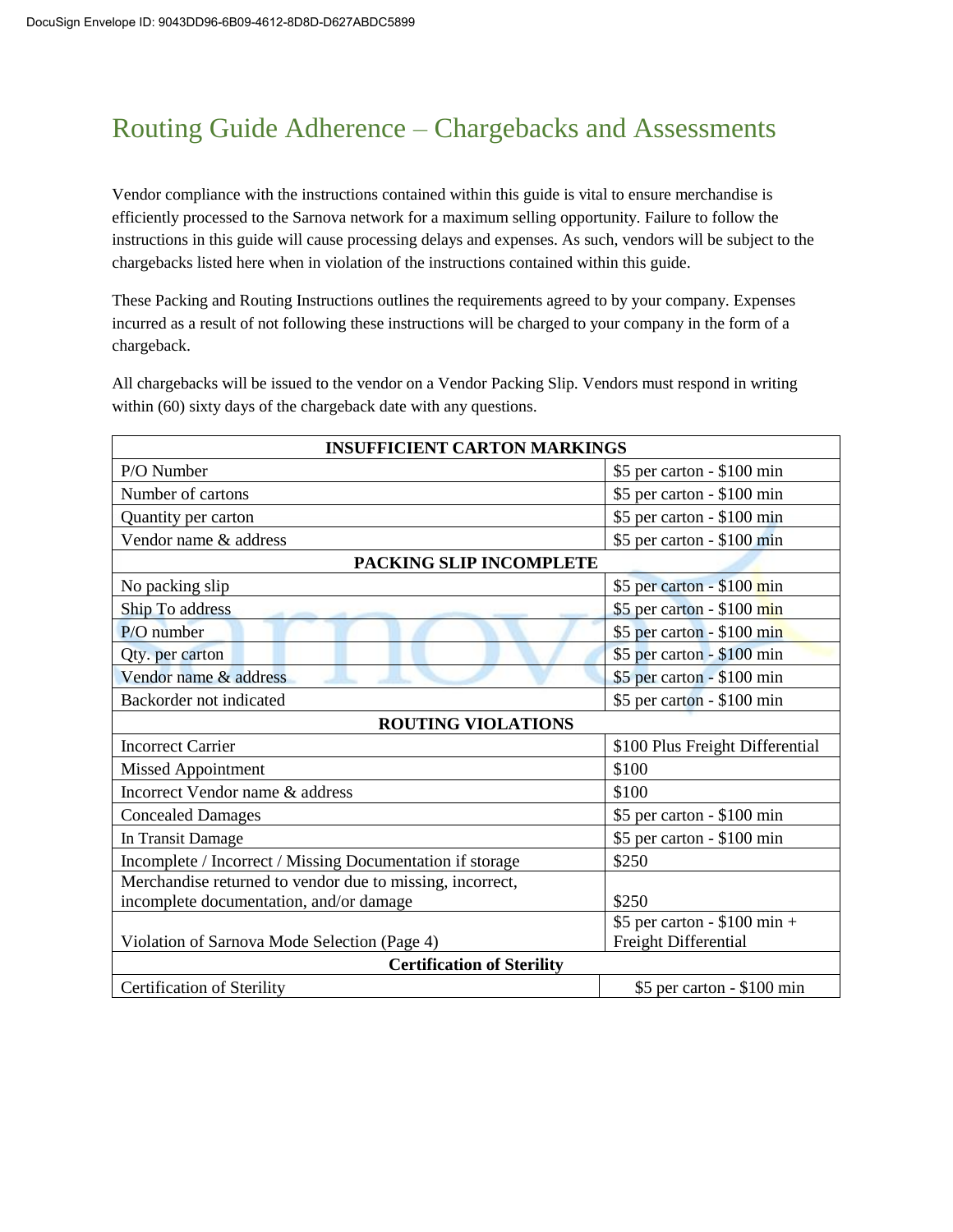## Short Payment Disputes

Payment disputes must be submitted to Sarnova's purchasing team. Receiving facility (identifiable by the first two digits of the purchase order number) within sixty (60) calendar days of payment date.

**Note:** Please allow seven (7) calendar days from the date of receipt of the Shipment Discrepancy Notice (SDN) to account for split shipments or other temporary reconciliation issues. Sarnova and its subsidiaries receiving facility may authorize any settlements or credits and will respond, including a payment status update, within sixty (60) calendar days of the short payment dispute date.

#### **Short Payment Disputes must be accompanied by the following:**

A signed and annotated copy of the delivering carrier's delivery receipt – Proof of Delivery (POD) A copy of the vendor's disputed invoice.

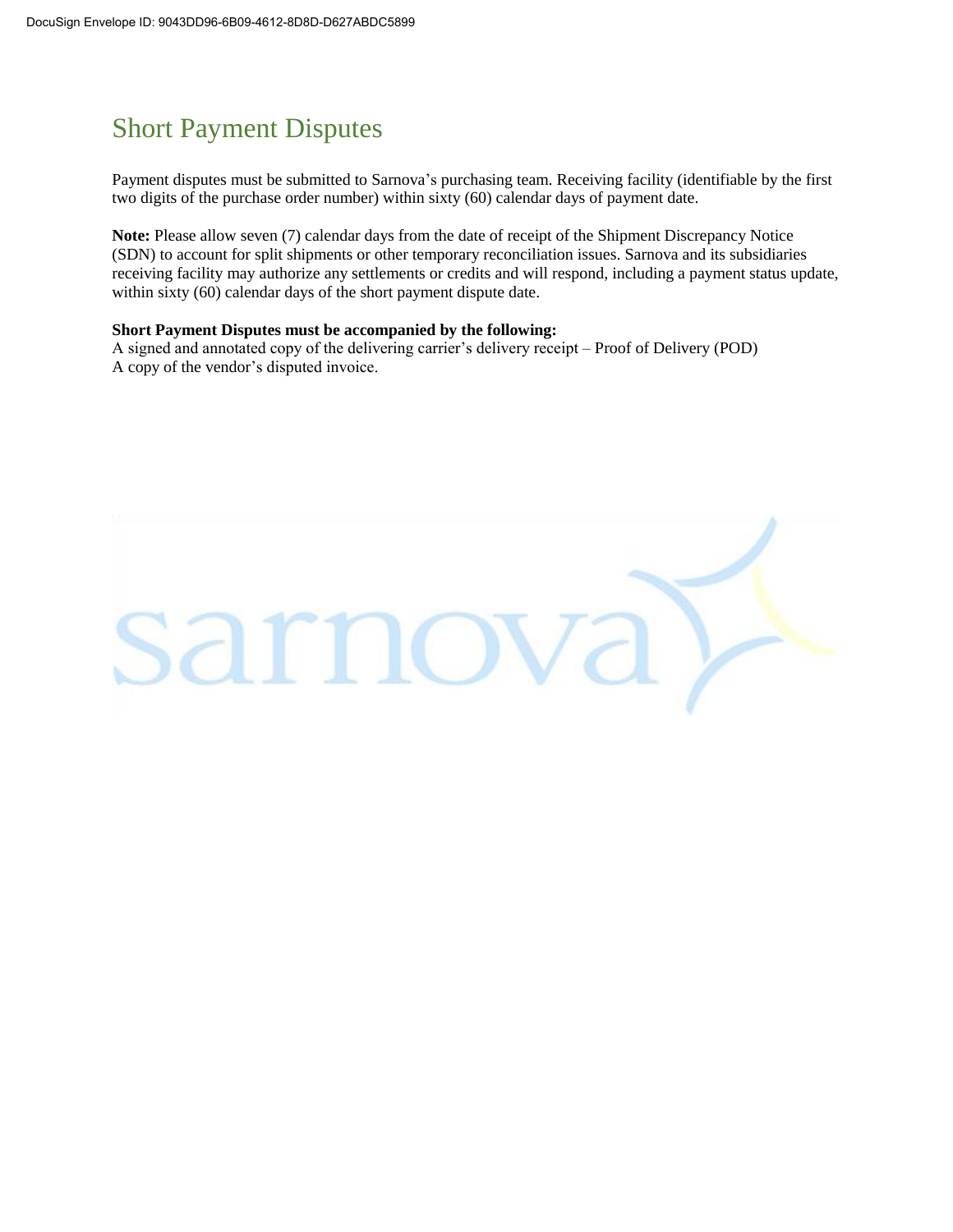## Sarnova Facility Information

Tri-anim Health Services

### **Cudahy, WI**

5235 International Drive Suite D Cudahy, WI 53110 262-232-6112 [CudahyTHSReceiving@tri-anim.com](mailto:CudahyTHSReceiving@tri-anim.com)

## **Visalia, CA**

2241 N Plaza Dr Visalia, CA 93291 [VisaliaTHSReceiving@Tri-Anim.com](mailto:VisaliaTHSReceiving@Tri-Anim.com)

## **Elizabethtown, PA**

1605 Zeager Rd Suite 102 Elizabethtown, PA 17022 [ElizabethtownTHSReceiving@Tri-Anim.com](mailto:ElizabethtownTHSReceiving@Tri-Anim.com)

#### **Arlington, TX**

3221 E Arkansas Ln # 140, Arlington, TX 76010 817-649-0400 x 7019 [ArlingtonTHSReceiving@tri-anim.com](mailto:ArlingtonTHSReceiving@tri-anim.com)

#### **Southaven, MS**

481 Airport Industrial Dr #103 Southaven, MS 38671 662-393-9023 [SouthavenTHSRecieving@Tri-anim.com](mailto:SouthavenTHSRecieving@Tri-anim.com)

#### **Orlando, FL**

7320 Kingspointe Pkwy #530 Orlando, FL 32819 *[OrlandoTHSReceiving@tri-anim.com](mailto:OrlandoTHSReceiving@tri-anim.com)*

#### Emergency Medical Products

### **Cudahy, WI**

5235 International Drive Suite B Cudahy, WI 53110 262-542-1044 [CudahyEMPReceiving@buyemp.com](mailto:CudahyEMPReceiving@buyemp.com)

#### Cardio Partners

#### **Brentwood, TN**

1001 Flagpole Ct Brentwood, TN 37027 866-349-4363 [Cprwarehouse@sarnova.com](mailto:Cprwarehouse@sarnova.com)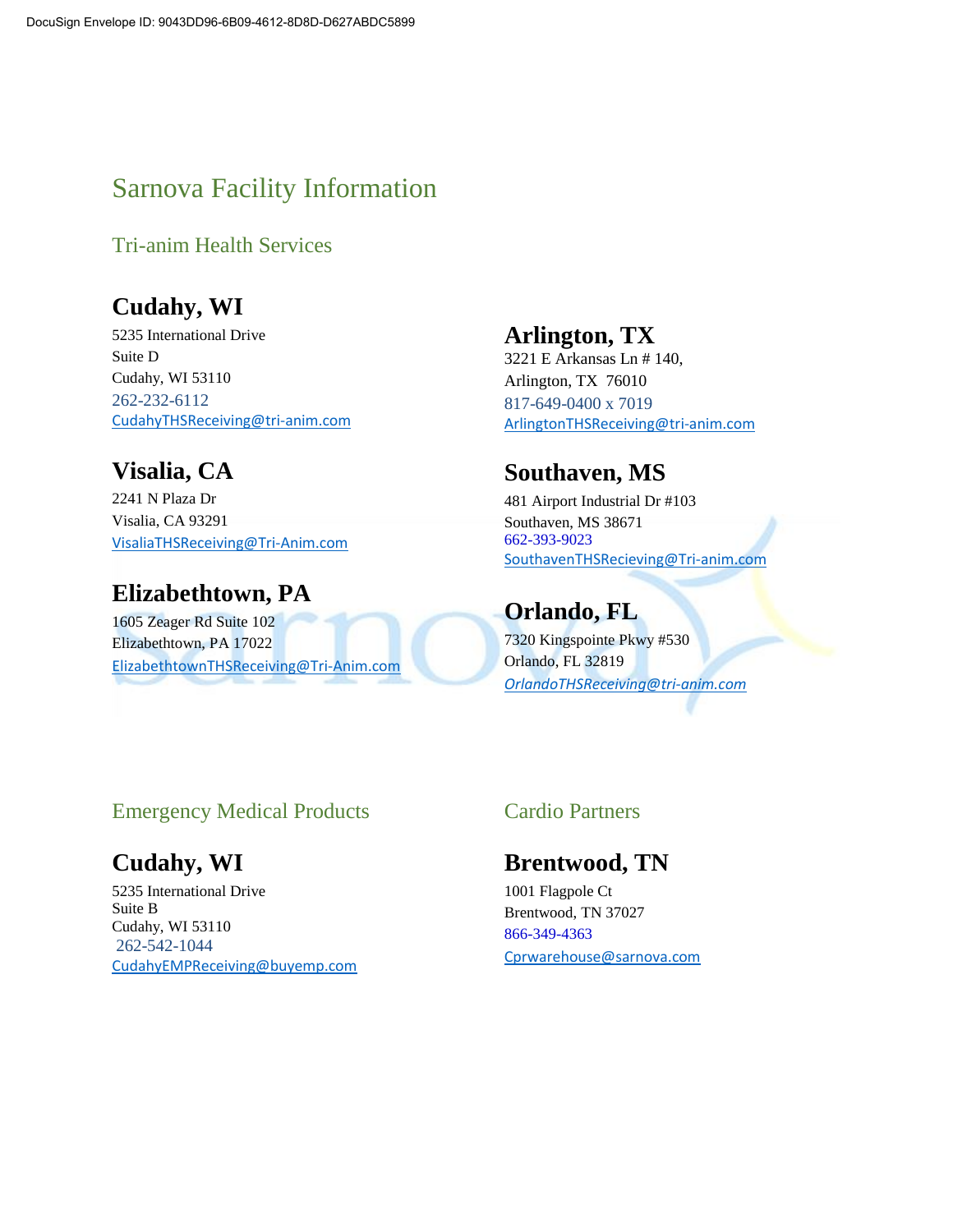#### Boundtree Medical

**Visalia, CA** 2243 N Plaza Dr Visalia, CA 93291 *[VisaliaBTMReceiving@boundtree.com](mailto:VisaliaBTMReceiving@boundtree.com)*

#### **Arlington, TX**

3221 E Arkansas Ln # 145, Arlington, TX 76010 817-633-4164 x 7015 [ArlingtonBTMReceiving@BoundTree.com](mailto:ArlingtonBTMReceiving@BoundTree.com)

#### **Elizabethtown, PA**

1605 Zeager Rd Suite 101 Elizabethtown, PA 17022 [ElizabethtownBTMReceiving@boundtree.com](mailto:ElizabethtownBTMReceiving@boundtree.com)

#### **Southaven, MS**

481 Airport Industrial Dr #101 Southaven, MS 38671 662-280-0046 (Ext. 7103) 901-356-9850 [SouthavenBTMReceiving@BoundTree.com](mailto:SouthavenBTMReceiving@BoundTree.com)

#### **Orlando, FL**

7320 Kingspointe Pkwy #580 Orlando, FL 32819 *[OrlandoBTMReceiving@boundtree.com](mailto:OrlandoBTMReceiving@boundtree.com)*

### **Flower Mound, TX**

1420 Lakeside Parkway Suite 105 Flower Mound, TX 75028 469-771-4010 (Ext. 7702) [Flowermoundreceiving@Boundtree.com](mailto:Flowermoundreceiving@Boundtree.com)

sarnova )